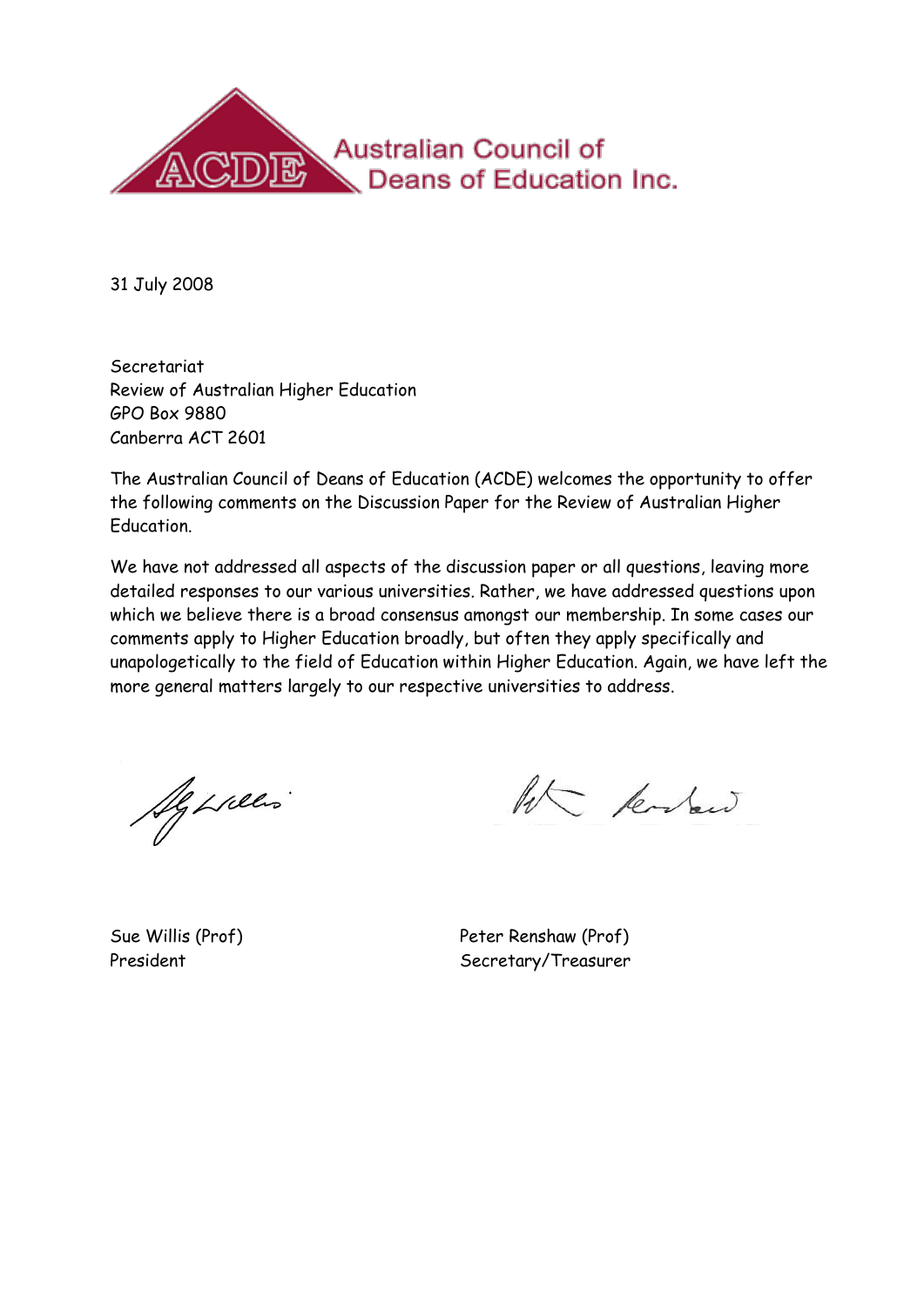# *Questions for Discussion*

## **Chapter 1 Higher education in modern Australia**

1. How adequate is the statement of functions and characteristics of higher education in modern Australia?

In the current statement on the functions and characteristics the emphasis is either on the higher education sector serving the economy or providing individuals with self-fulfilment. These statements do not address the broader social outcomes that go beyond the individual and to which higher education also contributes. The nation"s well being is as dependent on the building of the civil society and on cultural enrichment as it is on the economy. Higher education is critical to each.

The role of the higher education sector in sustaining and renewing the key professions in society should be foregrounded somewhat more. Professional degree programs (for example, Law, Medicine, Education, Architecture, Social Work, Nursing, Psychology) are a major contribution of the higher education sector. Professions are living communities whose practices, knowledge and expertise are continually being scrutinised and renewed through research, scholarship, critical reflection and the dissemination and application of new knowledge. Evidence-based practices in professions are increasingly emphasised. New members of the professions are being encouraged to view themselves as part of a proud tradition of public/civic service with distinctive values and commitments to the public that transcend individual gain. The professions, in a democratic society that aspires to fairness and full participation of its citizens within the public realm, should be focussed on public service and providing access to all groups within the society. University education has a significant role to play in respect of professional commitment

#### **Section 3.1 Meeting labour market and industry needs**

2. Are there impediments to the higher education sector being able to innovate in the development of courses and programs? What are these impediments and how could they be removed?

Over the past decades there has been an increase in the micro management of universities by the Commonwealth that makes it overly complex to innovate. Apparently simple matters such as the definition of 'a course' (program) can inhibit universities from offering students flexible options. For example, if a university offers two degrees, X and Y, and also a double degree XY, the latter is regarded as a new course for DEEWR reporting purposes. Consequently, if a university has 6 degrees and provides students with the opportunity to enrol in pairs of them as double degrees, the university is regarded as offering 21 courses. Each degree may actually have large enrolments, but with some "pairs" having quite small enrolments. This leads to accusations of small numbers in courses with implications about inefficiency in what may well be an efficient and flexible process that optimises choice at minimal cost. Similarly, the requirement for all courses to be offered in a given year to be lodged with DEEWR in July of the previous year inhibits the capacity of universities to respond flexibly to opportunities as they arise. Each of the above appear relatively minor and neither is insurmountable, but together the many such "rules and regulations" make innovation considerably more difficult than it ought be. In short, compliance activities not only make many reluctant to innovate but also absorb the time needed to innovate.

3. What are the appropriate mechanisms at the national and local level for ensuring higher education meets national and local needs for high level skills? What is the role of state and territory governments in this area?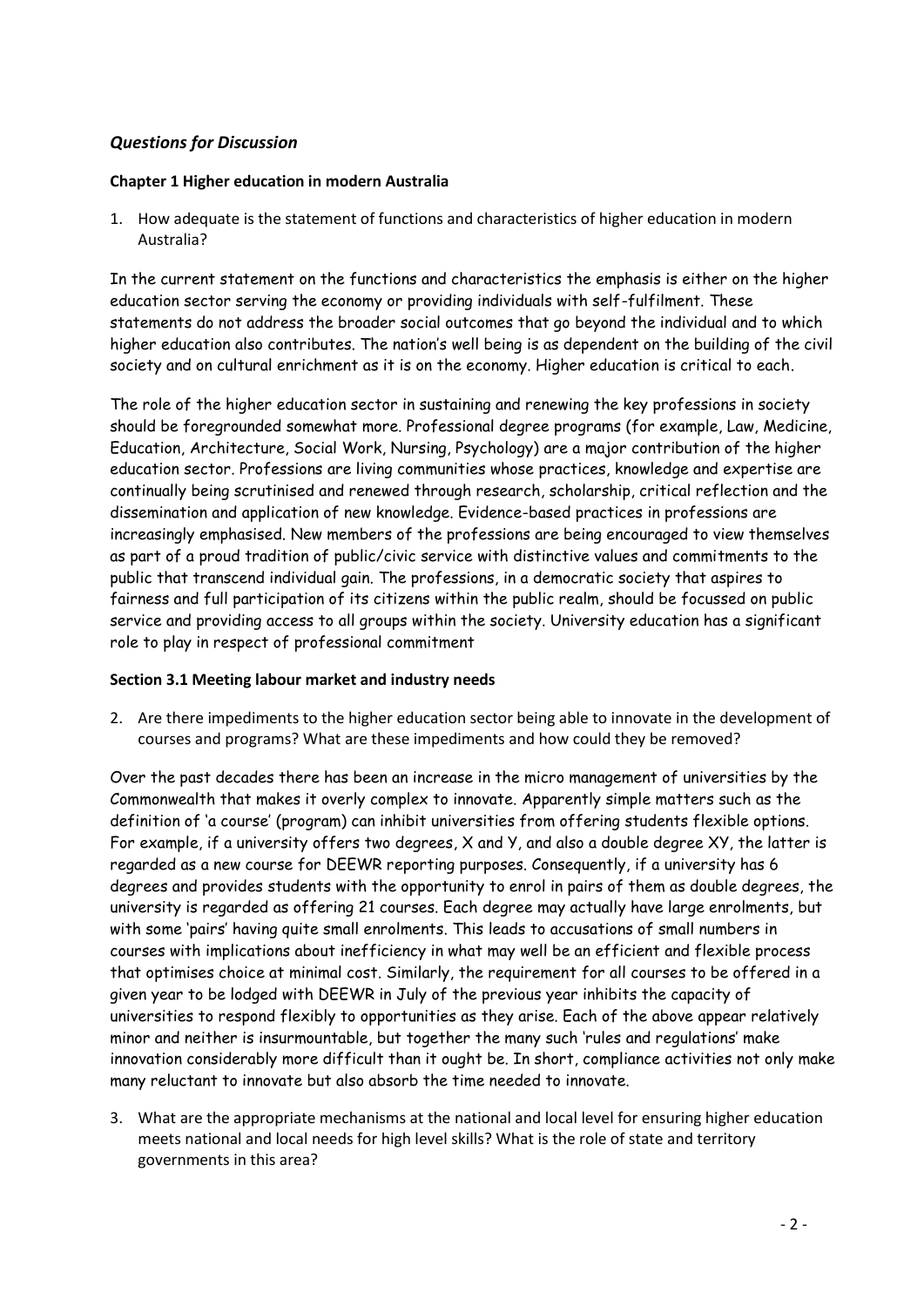4. How adequate are the mechanisms for aligning supply and demand of graduates? How do pricing and labour market signals impact on student choices?

As a general principle, the ACDE is not persuaded that aligning supply and demand is or should be the role of government even were we convinced that it was practically achievable. Our experience is that governments and employers have shown a remarkable inability to predict their teacher workforce needs (partly because qualified teachers" level of attachment to teaching varies considerably within relatively short time periods due to such matters as external economic conditions (witness Western Australia at present) and perceived teacher morale and working conditions. Problems of supply are often not at the gross level of overall numbers, but are about hard to fill positions and about the limited pool of casual and relief teachers within some regions and school communities.

In the case of initial teacher education, market forces tend not to apply because shortages in particular fields or levels of education do not translate into salary differentials in any obvious way.

Having said this, our experience is that Schools/Faculties of Education regard it as a professional responsibility to address areas of shortage, and do so by positive discrimination in favour of those applying to hard to fill subject areas. They typically, for example, admit students into secondary mathematics, science and IT education with lower tertiary admission cut offs than those that apply to entrants to teacher education in the Arts, Humanities and Social Sciences.

The micro management of load engaged in over recent years, however, inhibits such responsiveness. It is difficult to accurately predict from year to year the numbers of quality applicants to particular fields. A teacher education applicant for physics teaching will have roughly half of his/her load in the Science cluster and half in Education, while an applicant to history will have roughly half of his/her load in the Humanities cluster and half in Education. In April during profile negotiations, we might predict that we can attract a certain (smallish) number of physics students and relatively more history students but when the applications come in, find we have more high quality applicants to physics than predicted. To move places to physics teaching, however, would move load from the lower cost Humanities cluster to the higher cost Science cluster and risk sanctions. Similar constraints apply to moving load between campuses to accommodate year-to-year variations in patterns of applications across teaching areas. While the last two years have seen some relaxing of the constraints on over- and under-enrolment, the constraints still exist.

- 5. Are there particular examples of good practice where you can demonstrate either rapid response to skill shortages or successful initiatives to improve generic skills?
- 6. How effectively are Australian higher education institutions responding to demographic change, especially in providing lifelong learning to meet the challenge of the ageing population and the need for upgrading of skills and re-training?
- 7. What is the relevance and applicability of the findings and approaches proposed in the United Kingdom paper, Higher Education at Work, for increasing skills levels in the workforce to Australia?

#### **Section 3.2 Opportunities to participate in higher education**

8. Should there be a national approach to improving Indigenous and low SES participation and success in higher education?

A national approach would be beneficial because progress in participation and success of people from Indigenous and low SES communities has been uneven across time and across higher education institutions. Competitive pressures between Universities for their share of the established middleclass student clientele with high entry scores increasingly lead them to offer "excellence"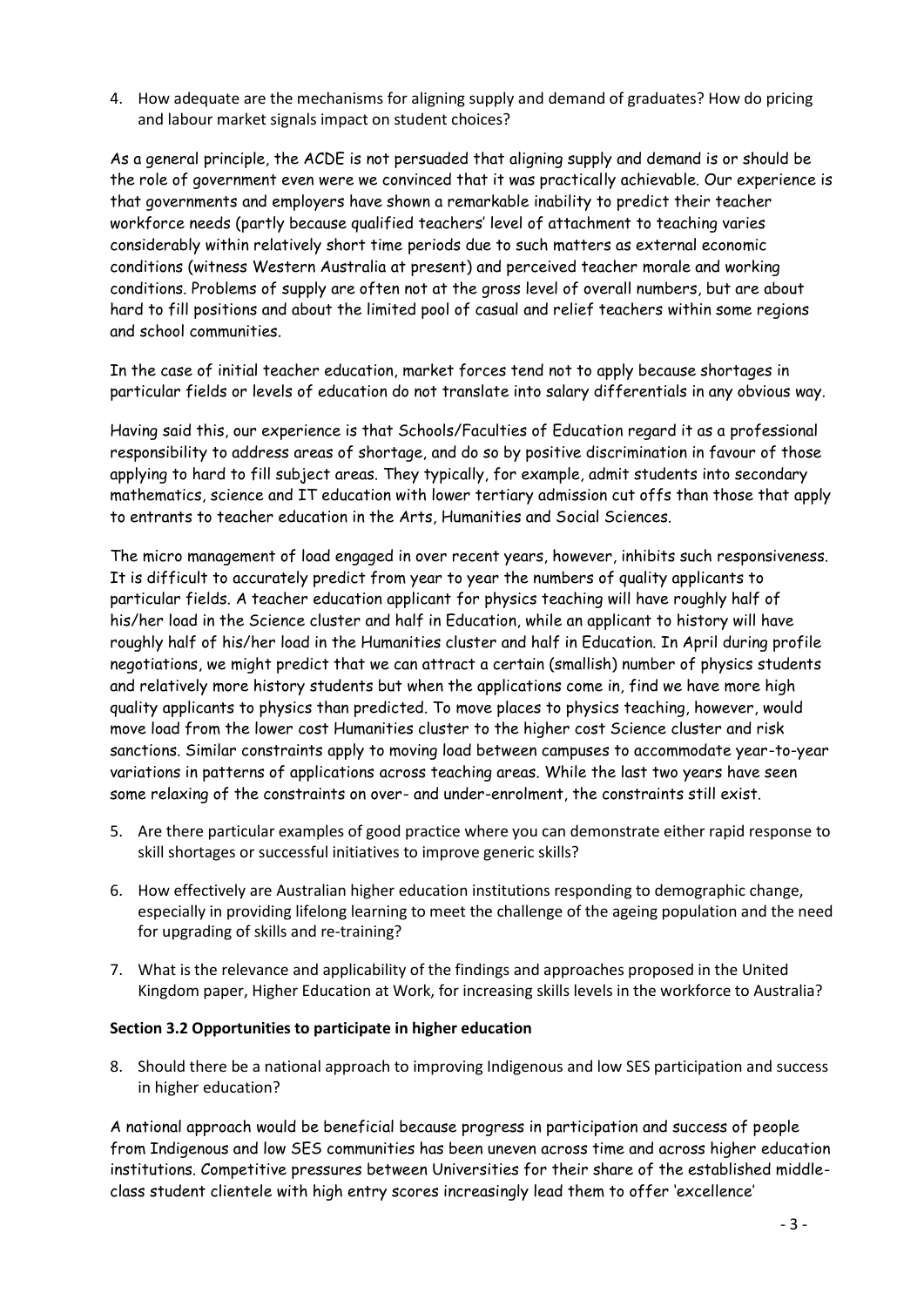scholarships and other inducements such as advanced study opportunities to high performing school students. Unfortunately, these inducements may reduce resources available for other initiatives related to Indigenous students and low SES students.

9. If you support a national approach to improving Indigenous and low SES participation and success how do you see it being structured, resourced, monitored and evaluated?

In relation to improving access of under-represented groups to teaching, the House of Representatives Inquiry into Teacher Education recommended the creation by the Commonwealth of a Diversity Fund to enable teacher education programs to provide the necessary support for teacher education entrants from disadvantaged backgrounds:

Recommendation 4

- a) the Australian Government establish a Teacher Education Diversity Fund of \$20 million per annum for universities to access, possibly in partnership with other bodies, to develop and implement innovative programs in order to increase the number of applicants and entrants to teacher education from under-represented groups;
- b) the granting of funding from the Teacher Education Diversity Fund for programs targeting disadvantaged groups be conditional on the use of diagnostic testing of students with a view to identifying their individual needs so that they can be provided with the support necessary to succeed (Top of the Class, 2007, p 51).
- 10. What institutional initiatives have proved successful in increasing low SES or Indigenous participation and success? (Please provide information about outcomes as well as activities.)

Research suggests that students who gain entry to Universities from high schools serving lower SES communities do better than comparable peers (that is, peers with similar ENTER/OP rankings) from high schools serving higher SES communities. One explanation is that the lower SES students have had to be more independent, motivated and self-regulating in their studies and are better adapted to the study requirement of Universities. Nonetheless, the numbers of such students is lower than desirable, and efforts need to be made to build connections between Universities and clusters of high schools serving low SES communities. These outreach programs can be very successful in changing the aspirations and expectations of students and parents.

With regard to the participation and success of Indigenous students, a sense of belonging and social support seems to be an important determinant. The continued support of indigenous units within Universities that provide academic, cultural and social support for indigenous students is recommended.

11. What evidence is available from institutions about the impact on individuals or groups of either failure to gain income support or the inadequacy of income support?

Schools and Faculties of Education have a high proportion (relative to other areas of study) of students from lower SES communities. The typical education student is working at least 20 hours per week and often trying to hold down a fulltime position for at least some period in their degree program. Many are parents who are returning to study. The inadequacy of income support is particularly noticeable during practice teaching placements when fulltime attendance at schools is required. There is no doubt that these income pressures impact on the quality of learning and professional development that can occur during their degree studies.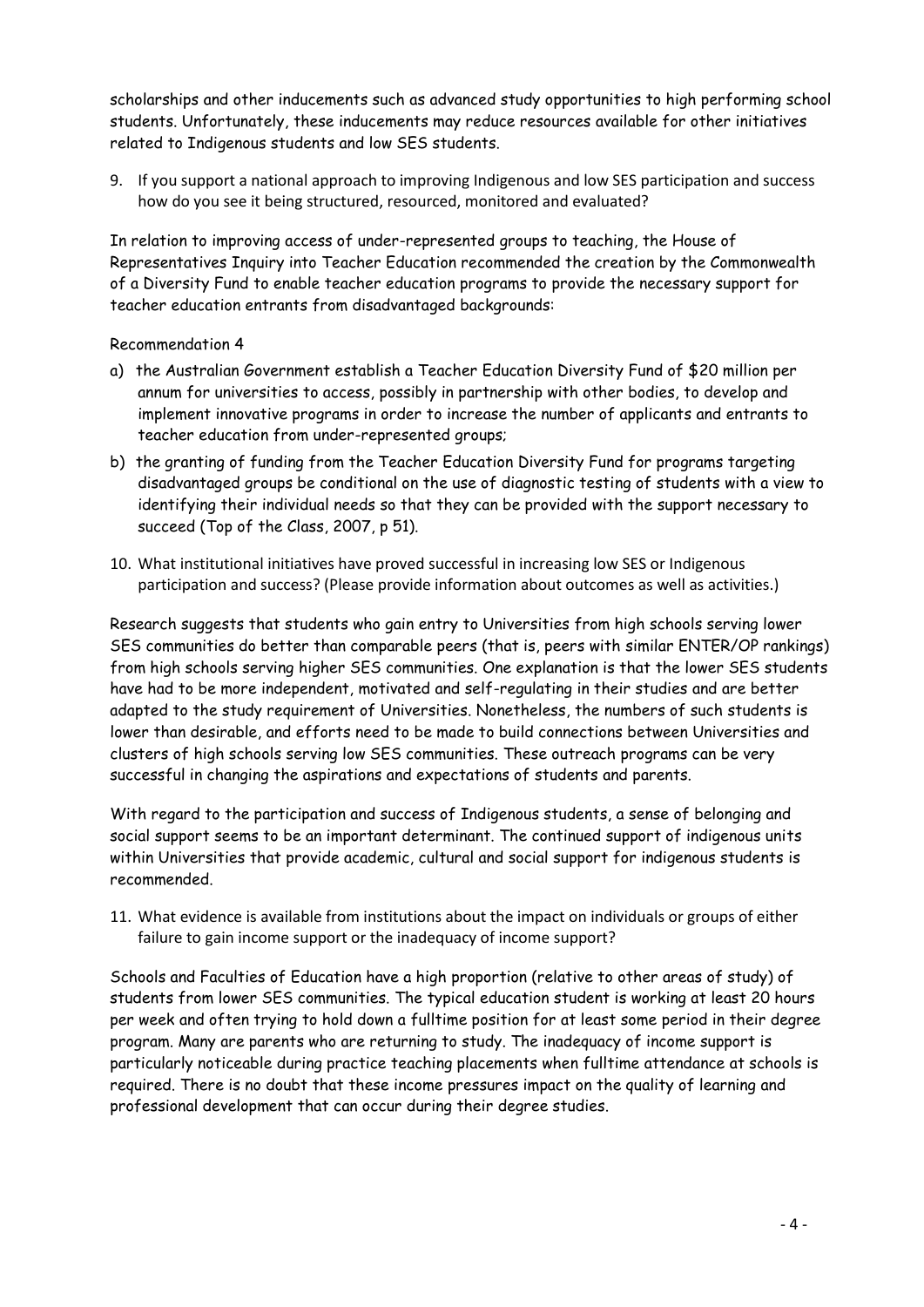## **Section 3.3 The student experience of higher education**

12. How can the quality of the student experience within Australia's higher education institutions be monitored nationally? Is there evidence that declining student: staff ratios have impacted on the quality of the student experience?

Research on staff-student ratios in the schooling sector over recent decades has suggested that there isn't a clear-cut linear relationship between the students' learning outcomes and staffstudent ratios. Having a staff-student ratio of 1:25 or 1:30 isn't a significant difference in itself. What matters is the opportunity for teachers to spend quality time interacting with students individually and in small groups. It is crucial to create learning contexts where knowledgeable teachers, tutors, and lecturers can interact with students, and students can network with each other and offer support and expertise. Overall staff-student ratios indicate at a gross level the overall financial support received by a Faculty or School, and it is clear that support has been declining. Where academic and teaching staff members are working longer hours on teaching, research, and community engagement, the less likely it is that they can design such quality learning contexts. The other impact of reduced support has been to increase large-group lectures, to reduce tutorial time and increase the numbers of students per tutorial. These unfortunate adaptations to reduced resources undermine the opportunity for individual and small group learning contexts and privilege more surface learning approaches linked to simply passing examinations.

# **Section 3.4 Connecting with other education and training sectors**

13. To what extent should vocational education and training and higher education continue to have distinctive missions and how should these missions be defined?

Consistent with our remarks in relation to research (section 3.5) we are of the view that the distinction in mission between the two sectors is significant and should be maintained.

14. Does the movement between the sectors of students with credit need to be improved? If so, in what ways?

Smooth transitions between the two sectors is desirable, and indeed a great many of those enrolled in Education courses have built their degree studies on TAFE qualifications. These include teachers and those from other service fields who study education and human development, work, community and organisational learning and leadership. It is our experience, however, that competency based assessment in the VET sector is not generally a good preparation for higher education and that many students entering higher education from competency based courses find themselves to be insufficiently prepared and the transition quite difficult. There is also the practical issue that where places are limited, students with competency-based qualifications do not have "grades" which enable them to be compared with other students for the purposes of ranking and selection.

- 15. To what extent should relative provision between the sectors be planned or demand driven. What are the effects of current differences on funding, governance and regulation in limiting planning or influencing choice between the sectors?
- 16. Can institutions provide examples of good practices which have led to movement between the sectors with high levels of credit and good learning outcomes?

#### **Section 3.5 Higher education's role in the national innovation system**

- 17. By what mechanisms should research activities in Australian universities be supported?
- 18. On what principles and for what purposes should research activity be concentrated in particular universities or types of universities?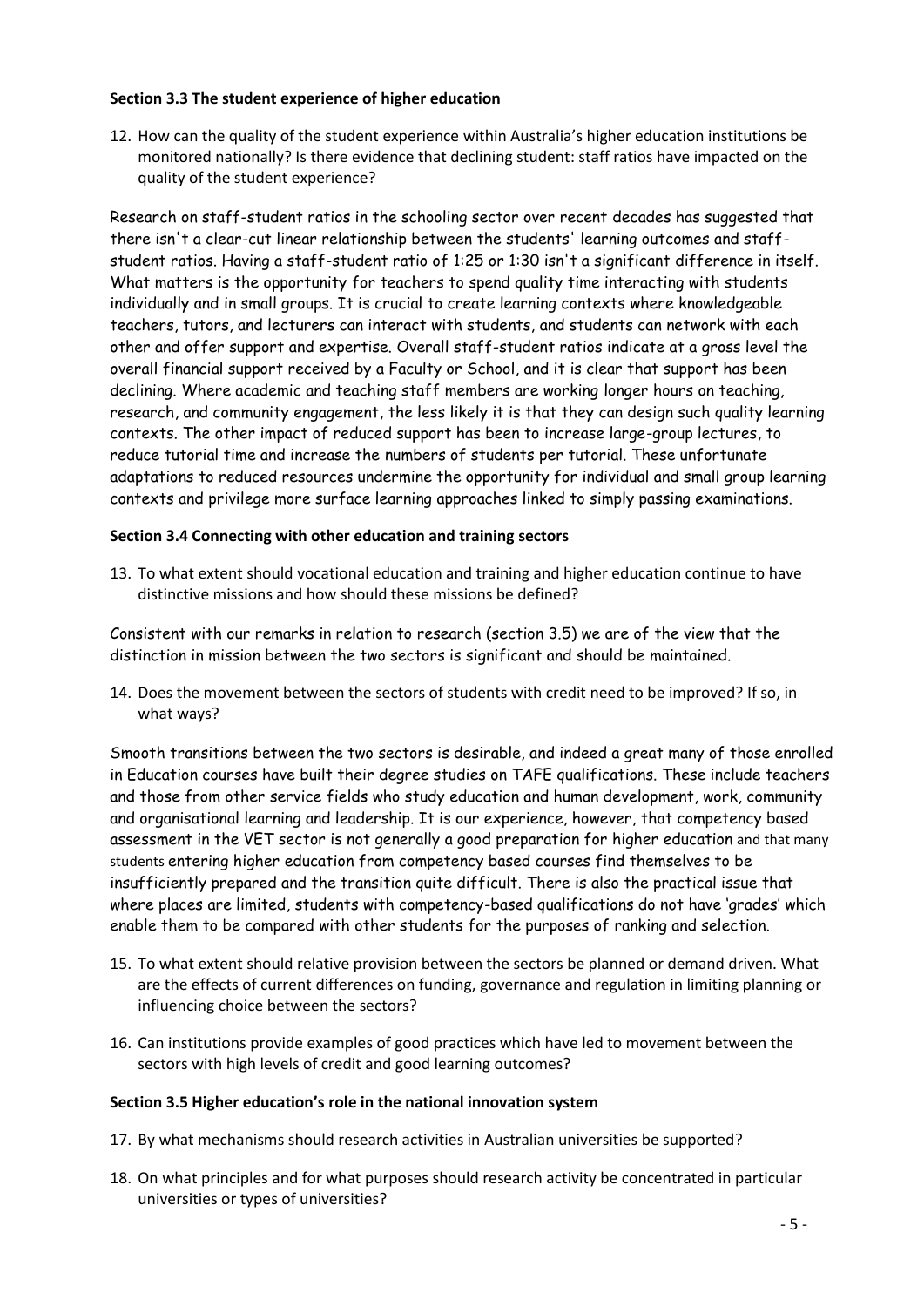19. Do you believe there is a place in Australia's higher education system for universities that are predominantly 'teaching only' universities? If so, why?

We do not consider a "teaching-only" institution to be a university. Universities are places of scholarship, inquiry and research and we would oppose the title of "university" being applied to teaching only institutions.

There are three considerations

- a) In principle, we argue that effective university teachers are intellectuals with a passion for their discipline or profession whose motivation and engagement in teaching is sustained through ongoing scholarship and inquiry. Separating teaching from research in principle at the higher education level would lead to second rate institutions with limited attraction to students and staff.
- b) Pragmatically, we are concerned that Faculties and Schools of Education would disproportionately be located in teaching only institutions - whatever these might be called. Education is vital as a discipline and professional area in regional Universities and campuses in outer suburban areas, and it is these Universities and campuses that are most likely to be designated "teaching only" . If this were to occur, it would sever the connection between research and teaching and (re)create a two-tiered system that would very likely in the longer term undermine the status and reputation of the teaching profession.
- c) Strategically, we suggest that educational research including research on teaching and learning processes from preschool to university - should be a high priority of the government. The implementation of such a strategic priority cannot be achieved if a significant portion of the tertiary education scholarly workforce is designated "teaching only".

## **Section 3.6 Australia's higher education sector in the international arena**

- 20. Are there any unintended consequences of the current approach to internationalisation of higher education in Australia?
- 21. What is an appropriate role for government in assisting the Australian higher education system to internationalise? On what principles should this role rest and what purposes should it serve?
- 22. Can you provide any examples of good practice in encouraging local students to undertake study in other countries?

#### **Section 3.7 Higher education's contribution to Australia's economic, social and cultural capital**

- 23. How would you define knowledge transfer and community engagement in an Australian context?
- 24. Do you believe that knowledge transfer and community engagement are legitimate and appropriate roles for contemporary higher education institutions? If so, how do you see this additional role for the higher education sector blending with its traditional roles and are there limits to these additional roles?
- 25. If you think that knowledge transfer and community engagement are appropriate roles for higher education institutions, how do you believe these functions should be funded?

These questions appear odd from our perspective and possibly reflect the narrow framing of the role and functions of the higher education sector in the discussion document. As we noted in relation to Question 1, the role of the higher education sector in sustaining and renewing the key professions in society needs to be foregrounded and emphasised more in any future statement on higher education. Professional degree programs necessarily involve knowledge transmission and community engagement. Professions are communities that include staff at Universities, practicing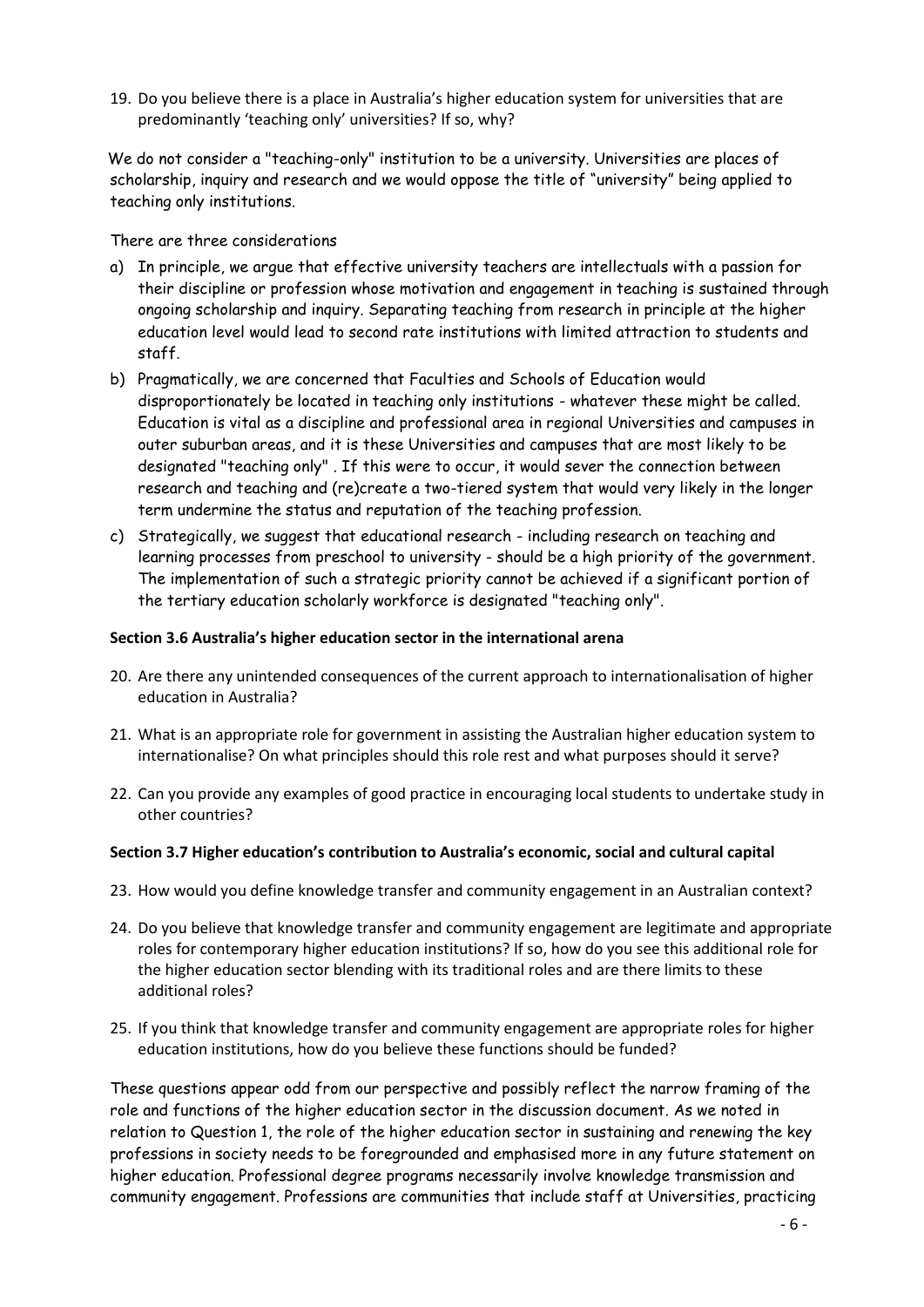professionals and both novice and well-established leaders who embody in varying degrees the values and commitments that define the profession. The practices, knowledge and expertise of any professional community are continually being scrutinised and renewed through research, scholarship, critical reflection and the dissemination and application of new knowledge.

Thus the processes of knowledge transfer and community engagement are well established and thriving aspects of Faculties and Schools of Education. The development of innovative professional practices and approaches to policy, curriculum, teaching, learning, and assessment are core aspects of the work of education scholars within the higher education sector. Community engagement - with principals, teachers, students and parents - is central to the whole process of innovation in education. Faculties and Schools of Education also increasingly offer course and undertake research in work, community and organizational learning and leadership and other aspects of learning and development that speak directly to and with the public sector, industry and community groups. Members of the community are often involved as active partners and co-researchers in research projects, and knowledge transfer itself is not just distant "dissemination" in a technical sense, but rather involves actively engaging with professional communities and the general public in new practices and formats of learning, and development.

# **Section 3.8 Resourcing the system**

26. What incentives or unintended consequences are there in the current arrangements for higher education funding?

The current funding model in relation to student places reflects historical settlements rather than the needed costs of providing courses. The House of Representatives Inquiry into Teacher Education recommended that the Australian Government "review the mechanism for determining the level of funding that the Australian Government contributes towards student places in different disciplines and develop an alternative mechanism which more accurately reflects the real costs of delivering those places" (Top of the Class, 2007, Recommendation 11, p 113). The Review of HESA undertaken in 2006/7 should have done this, but asking departments how much they spend does not address this issue since we generally spend according to what we earn. Thus, the cost of delivering courses generally reflects the income provided for those courses. Different "standards of living" have become entrenched in universities. It is not obvious how to address this issue, but it does need to be addressed.

- 27. To what extent are the current funding models adequate to secure the future of Australia's higher education sector? If there are better models, what are they?
- 28. Are the current institutional arrangements for determining relative funding between higher education institutions appropriate? If not, what changes should be considered?

ACDE believes that the funding for the Education cluster is insufficient to deliver even basic requirements let alone to support the level of innovation and the diversity of forms of teacher education Australia has a right to expect. The ACDE provided evidence to the House of Representatives Inquiry into Teacher Education that after the cost of placement was removed, the income to a teacher education place was generally less than to a Humanities place even though Education must provide the full complement of campus based units in order to gain funding.

Even leaving aside the cost of the practicum requirements, the ACDE considers that funding commensurate with Nursing (or with Foreign Languages, Visual and Performing Arts with the addition of placement funding) is more appropriate. A significant proportion of any teacher education course involves curriculum "methods" (what and how to teach and assess in specific areas of the school curriculum). Education thus needs to fund the infrastructure, equipment, materials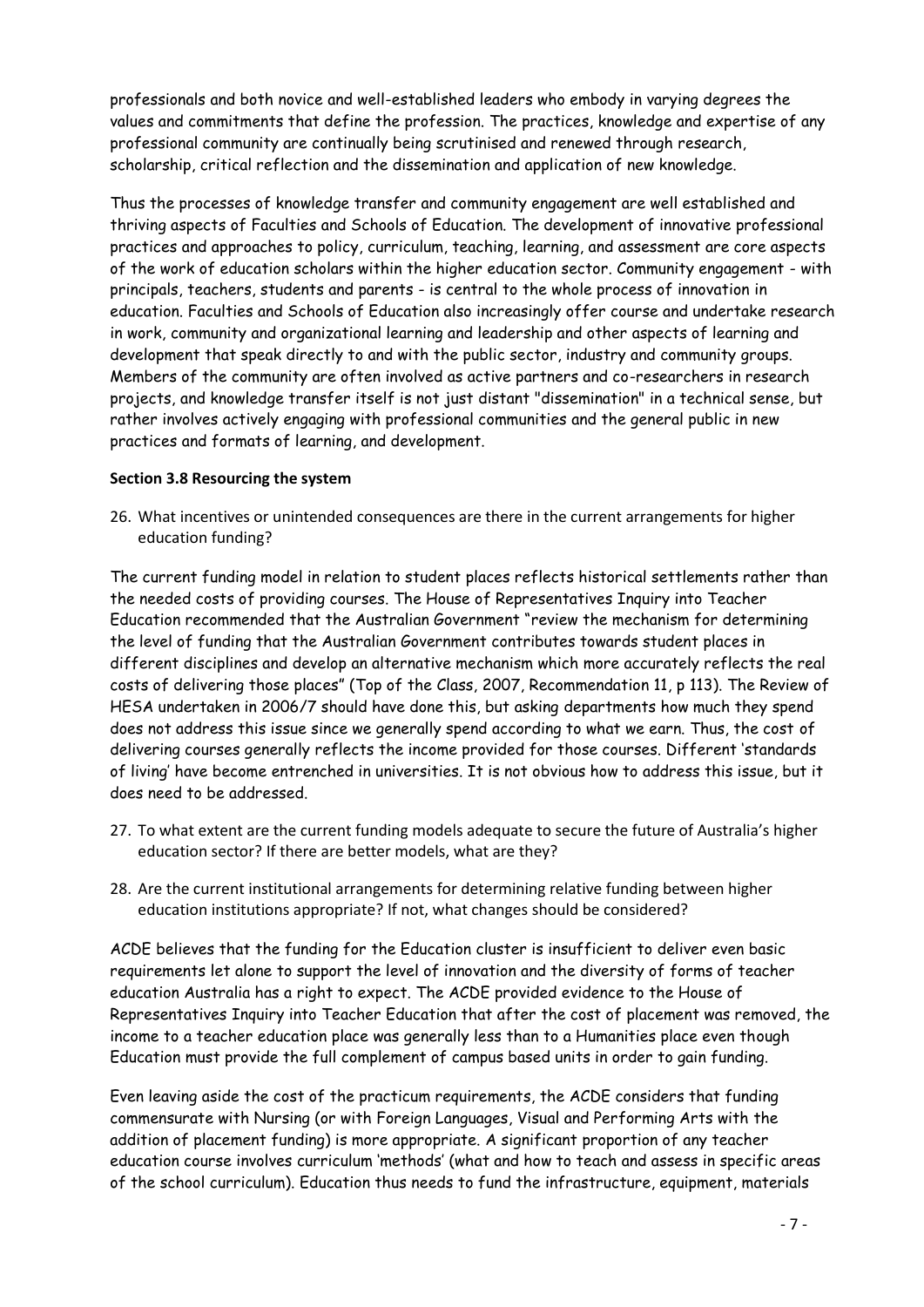and technical support for science education laboratories, visual and performance arts spaces including music, and sporting, physical education and human movement education laboratories/facilities. In addition, Education must fund mathematics curriculum materials, wireless laptops and a wide range of educational software across the age span from early childhood to senior secondary across all curriculum areas. Also smaller laboratory class sizes often are needed for practical laboratory sessions because of pedagogical considerations and OHS regulations. Teaching costs are therefore similar at least to disciplines such as Visual Arts and Languages.

In the recent past, there has been a considerable increase in what Universities are expected to provide. This includes greater attention to quality outcomes with a commensurate increase in the direct costs associated with teaching and the cost of administrative work associated with both teaching and compliance and reporting requirements. Most of these changes are not unwelcome - indeed they are improvements on past practices -- but we should not underestimate the labour and other costs involved. While they generally apply across the sector, some apply particularly, although not necessarily exclusively, to Education. For example: child protection legislative requirements including managing and monitoring police checks, state accreditation processes, provision of an increased minimum number of days of placement and escalation of the cost of making placements due to difficulty in finding places.

In 2007, the Report of the House of Representatives Inquiry into Teacher Education, Top of the Class, described teacher education as badly under funded. and recommended that the Commonwealth

from 2008, increase the Commonwealth Contribution Amount for an Equivalent Full-Time Student Load in the Education cluster (to) the same level as that applying to the Foreign Languages, Visual and Performing Arts cluster [Recommendation 11, p 113] commission an examination of the cost of providing practicum and increase the amount of the loading for practicum to fully reflect its costs [Recommendation 12, p 117]

Neither has occurred. Indeed, at the same time that expectations have increased, relative to the sector as a whole, CSP income to the field of Education has decreased.

By way of explanation, we bring to the attention of the Review the detrimental consequences for teacher education of successive policy and funding decisions relating partly but not only to its designation as a "National Priority". Prior to the introduction of the Higher Education Support Act (2004), Education was in the same funding cluster as the Social Studies and Behavioural Sciences (SS&BS). As a result of its designation as a national priority under HESA it now earns only 92% of the income of the rest of the SS&BS cluster (see over page). This seriously compromises the capacity to achieve what is needed in Teacher Education in order to contribute to the Education Revolution.